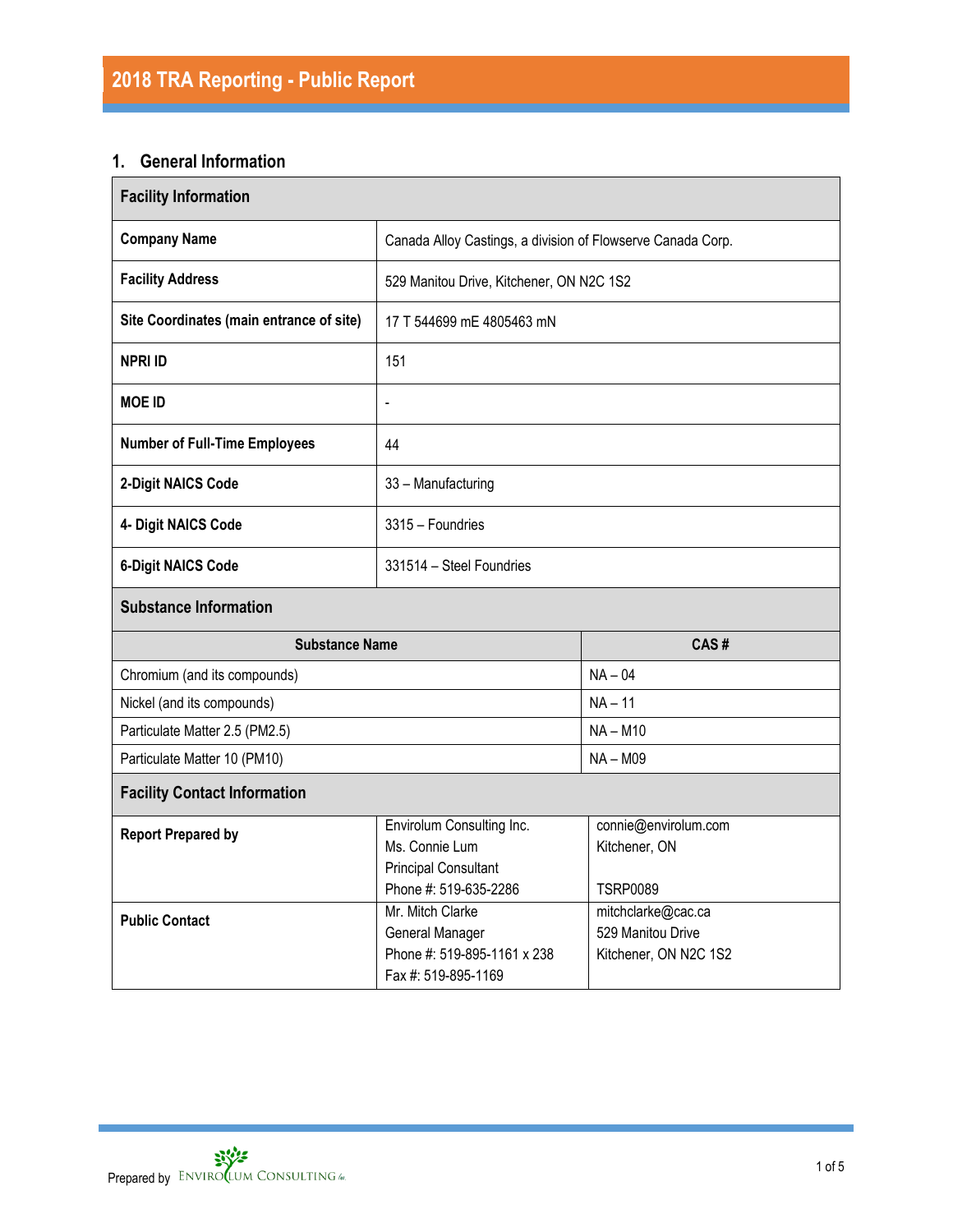## **2. Toxic Substance Accounting Summary**

Facility-wide Amounts of Toxic Substances Reported for 2018:

| <b>Substance Name</b>          | <b>Used</b> | <b>Created</b> | <b>Contained In</b><br><b>Product</b> | <b>Release</b><br>to Air | Disposed /<br><b>Recycled</b> |
|--------------------------------|-------------|----------------|---------------------------------------|--------------------------|-------------------------------|
| Chromium (and its compounds)   | 10 to 100   |                | 10 to 100                             | 0 <sub>to 1</sub>        | 1 to 10                       |
| Nickel (and its compounds)     | 10 to 100   |                | 10 to 100                             | $0$ to 1                 | 1 to 10                       |
| Particulate Matter 2.5 (PM2.5) |             | 0 to 1         | $- -$                                 | 0 <sub>to 1</sub>        | --                            |
| Particulate Matter 10 (PM10)   |             | 0 to 1         | $-$                                   | $0$ to 1                 | --                            |

**NOTE:** Units are expressed in tonnes, unless otherwise indicated. '-- ' indicates not applicable.

## **3. Quantification Comparison to Previous Year**

## 3.1 Chromium (and its compounds)

|                                 | Unit   | 2018      | 2017      | Change<br>(Unit)     | Change<br>$(\%)$ | <b>Rationale for Change</b>              |
|---------------------------------|--------|-----------|-----------|----------------------|------------------|------------------------------------------|
| Used                            | Tonnes | 10 to 100 | 10 to 100 | $\uparrow$ 1 to 10   | 1 3 6.9          | Change in materials used.                |
| Created                         |        |           |           |                      |                  |                                          |
| <b>Contained In Product</b>     | Tonnes | 10 to 100 | 1 to 10   | 1 10 to 100          | <b>t</b> 137     | Mass balance based on recycling<br>data. |
| Release to Air                  | Tonnes | $0$ to 1  | $0$ to 1  | $\downarrow$ 0 to 1  | 49.9             | No significant change.                   |
| Release to Water                | --     |           |           |                      |                  | --                                       |
| On-site Disposal                | --     |           |           |                      |                  | --                                       |
| <b>Transferred for Disposal</b> |        | --        |           | --                   |                  | $- -$                                    |
| Transferred for<br>Recycling    | Tonnes | 1 to 10   | 10 to 100 | $\downarrow$ 1 to 10 | 431.9            | Decrease in total scrap recycled.        |

## 3.2 Nickel (and its compounds)

|                                 | <b>Unit</b> | 2018      | 2017      | Change<br>(Unit)     | Change<br>$(\%)$ | <b>Rationale for Change</b>              |
|---------------------------------|-------------|-----------|-----------|----------------------|------------------|------------------------------------------|
| Used                            | Tonnes      | 10 to 100 | 10 to 100 | 1 1 to 10            | 117.6            | Change in materials used.                |
| Created                         |             |           |           |                      |                  |                                          |
| <b>Contained In Product</b>     | Tonnes      | 10 to 100 | 1 to 10   | $\uparrow$ 1 to 10   | 1 1 1 4 . 3      | Mass balance based on recycling<br>data. |
| Release to Air                  | Tonnes      | $0$ to 1  | $0$ to 1  | $\downarrow$ 0 to 1  | 423.3            | Change in welding materials.             |
| Release to Water                | --          | --        | $-$       | --                   |                  | --                                       |
| On-site Disposal                | --          | --        | --        | --                   |                  | $- -$                                    |
| <b>Transferred for Disposal</b> |             | --        | --        |                      |                  | $- -$                                    |
| Transferred for<br>Recycling    | Tonnes      | 1 to 10   | 10 to 100 | $\downarrow$ 1 to 10 | ↓46.1            | decrease in total scrap recycled.        |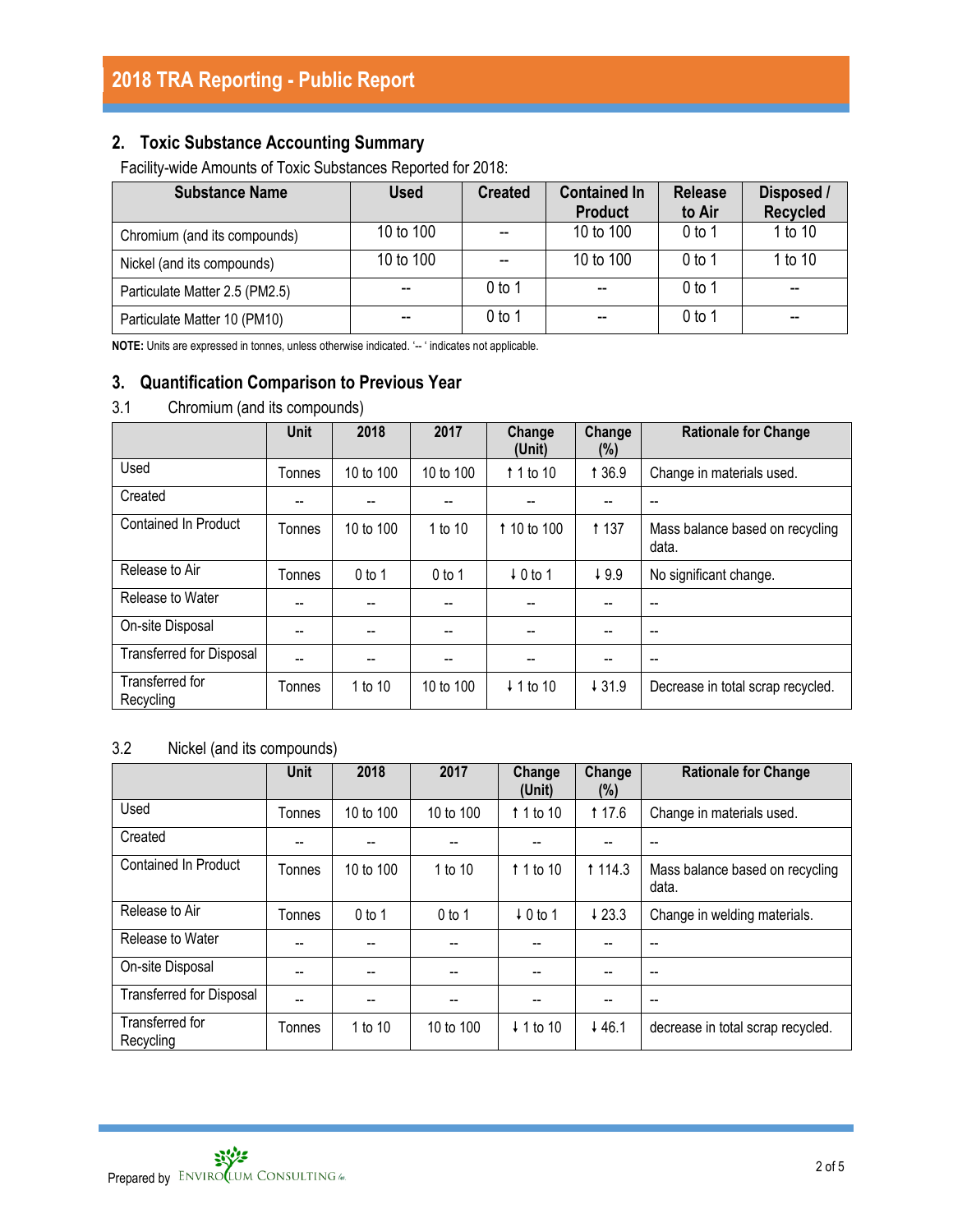# **2018 TRA Reporting - Public Report**

### 3.3 Particulate Matter (PM2.5)

|                                 | <b>Unit</b>    | 2018     | 2017     | Change<br>(Unit)         | Change<br>$(\%)$                      | <b>Rationale for Change</b> |
|---------------------------------|----------------|----------|----------|--------------------------|---------------------------------------|-----------------------------|
| Used                            | --             | --       | --       | $- -$                    | $\overline{\phantom{a}}$              |                             |
| Created                         | Tonnes         | $0$ to 1 | $0$ to 1 | 10 to 1                  | 10.9                                  | No significant change.      |
| <b>Contained In Product</b>     | --             | --       |          | --                       | $- -$                                 |                             |
| Release to Air                  | Tonnes         | $0$ to 1 | $0$ to 1 | $\uparrow$ 0 to 1        | 10.9                                  |                             |
| Release to Water                | $-$            | $-$      | --       | $\overline{\phantom{a}}$ | $\overline{\phantom{a}}$              |                             |
| On-site Disposal                | --             | --       |          | $- -$                    | $- -$                                 |                             |
| <b>Transferred for Disposal</b> | $\overline{a}$ | --       | --       | $-$                      | $\hspace{0.05cm}$ – $\hspace{0.05cm}$ |                             |
| Transferred for<br>Recycling    | --             | --       | --       | $- -$                    | $\hspace{0.05cm}$ – $\hspace{0.05cm}$ |                             |

### 3.4 Particulate Matter (PM10)

|                                 | Unit   | 2018                     | 2017                     | Change<br>(Unit)         | Change<br>$(\%)$         | <b>Rationale for Change</b> |
|---------------------------------|--------|--------------------------|--------------------------|--------------------------|--------------------------|-----------------------------|
| Used                            | --     | $-$                      | $\overline{\phantom{a}}$ | $\overline{\phantom{a}}$ | $\overline{\phantom{a}}$ |                             |
| Created                         | Tonnes | $0$ to 1                 | $0$ to 1                 | 10 to 1                  | 10.6                     | No significant change.      |
| <b>Contained In Product</b>     | --     | --                       | --                       | --                       | $- -$                    |                             |
| Release to Air                  | Tonnes | $0$ to 1                 | $0$ to 1                 | $\uparrow$ 0 to 1        | 10.6                     |                             |
| Release to Water                | --     | $-$                      |                          | $\overline{\phantom{a}}$ | $-$                      |                             |
| On-site Disposal                | --     | $\overline{\phantom{a}}$ | $\overline{\phantom{a}}$ | $\overline{\phantom{a}}$ | $\overline{\phantom{a}}$ |                             |
| <b>Transferred for Disposal</b> | --     | $- -$                    |                          | --                       | --                       |                             |
| Transferred for<br>Recycling    | --     | --                       |                          | --                       | --                       |                             |

## **4. Objectives**

Canada Alloy Castings prides itself on technological innovation in order to produce high quality products in an environmentally responsible manner. This plan will determine the technical and economic feasibility of each identified option to determine which, if any, are viable for implementation at this time. As part of the continuous improvement practices at the facility, technical advances will be monitored for new opportunities for reduction.

## **5. Progress in Implementing Plan**

This section does not apply since no feasible reduction options are available for implementation at this time.

For information on on-site releases from the facility, as well as disposal and off-site recycling information please refer to National Pollutant Release Inventory's website: [http://www.ec.gc.ca/inrp-npri/.](http://www.ec.gc.ca/inrp-npri/)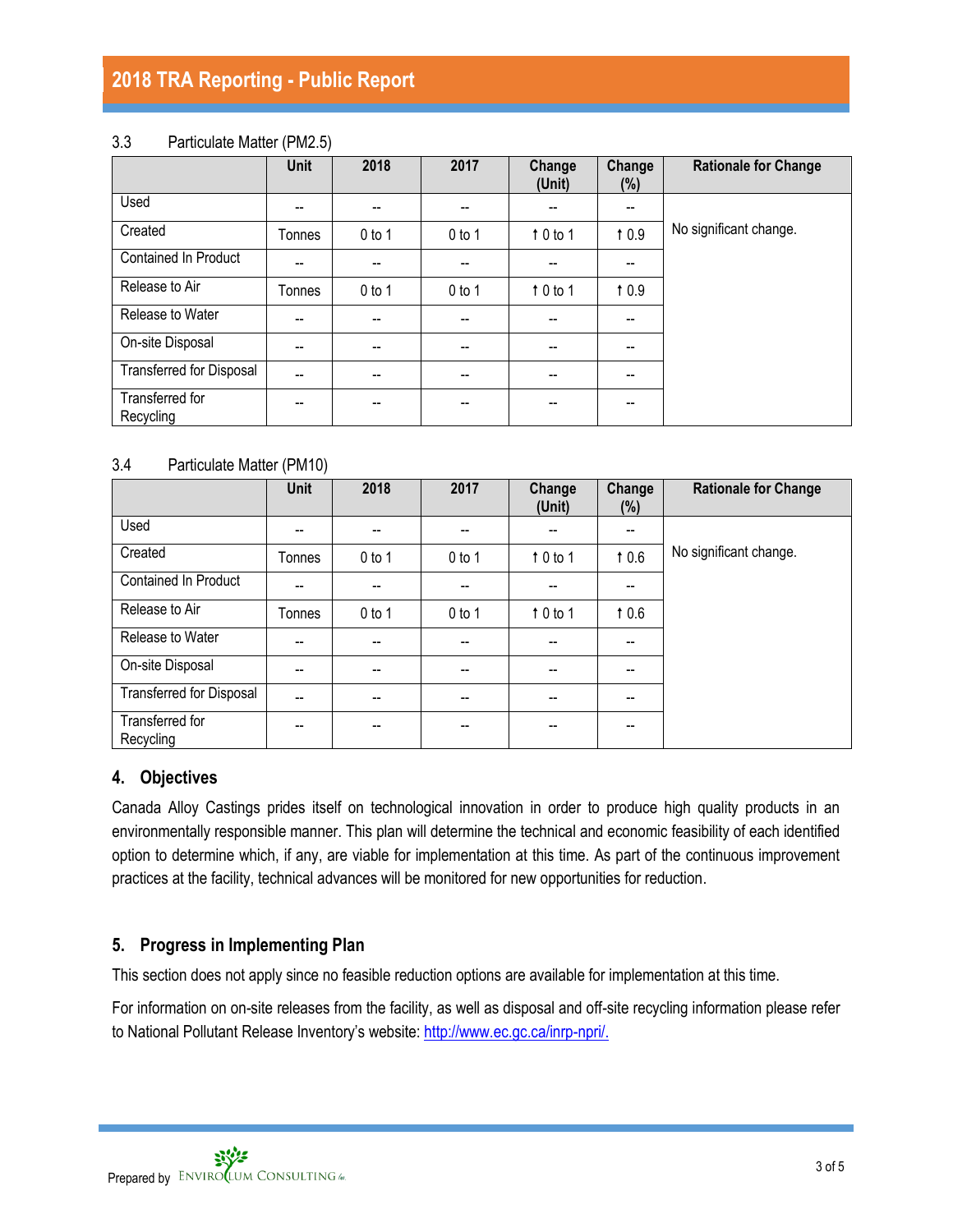# **2018 TRA Reporting - Public Report**

### **6. Highest Ranking Certification**

*The original copy of the signed certification of the annual report is kept on file at the facility.*

### ON MECP TRA - Electronic Certification Statement

#### **Annual Report Certification Statement**

As of 2020-07-19, I, Mitch Clarke, certify that I have read the reports on the toxic substance reduction plans for the toxic substances referred to below and am familiar with their contents, and to my knowledge the information contained in the reports is factually accurate and the reports comply with the Toxics Reduction Act, 2009 and Ontario Regulation 455/09 (General) made under that Act.

#### **TRA Substance List\***

| <b>CAS RN</b>   | Substance Name                             |
|-----------------|--------------------------------------------|
| $NA - 04$       | Chromium (and its compounds)               |
| $NA - 11$       | Nickel (and its compounds)                 |
| $NA - M09$      | $PM10 - Particulate Matter < 10$ Microns   |
| <b>NA - M10</b> | $PM2.5 - Particulate Matter < 2.5$ Microns |

#### **Exit Record Certification Statement**

As of 2020-07-19, I Mitch Clarke, certify that I have read the records created for the purposes of section 11.2 of Ontario Regulation 455/09 (General) made under the Toxics Reductions Act, (2009) in respect of the use and creation of the toxic substances refered to below at CANADA ALLOY CASTINGS and am familiar with their contents and to my knowledge they are factually accurate.

### **TRA Exit Record Substances**

| <b>CAS RN</b>                                        | Substance Name             |
|------------------------------------------------------|----------------------------|
| $NA - 06$                                            | Copper (and its compounds) |
| Company Name                                         |                            |
| Inossman North American Corp.                        |                            |
| Highest Ranking Emplovee                             |                            |
| Mitch Clarke                                         |                            |
| Report Submitted by                                  |                            |
| Mitch Clarke                                         |                            |
| Website address                                      |                            |
| https://www.envirolum.com/canada-alloy-castings.html |                            |

I, the highest ranking employee, agree with the certification statement(s) above and acknowledge that by checking the box I am electronically signing the statement(s). I also scheme that by pressing the "Submit Report(s)" button I am submitting the facility record(s)/report(s) for the identified facility to the Director under the Toxics Reduction Act, 2009. I<br>also acknowledge that the Toxics Re subsection 27(5) of Ontario Regulation 455/09 available to the public.

### **Submitted Report**

| Period | <b>Submission Date</b> | <b>Facility Name</b>     | Province | City      | Programs         |  |
|--------|------------------------|--------------------------|----------|-----------|------------------|--|
| 2018   | 2020-07-19             | CANADA ALLOY<br>CASTINGS | Ontario  | Kitchener | NPRI.ON MECP TRA |  |

Note: If there is a change in the contact information for the facility, a change in the owner or operator of the facility, if operations at the facility are terminated, or if information submitted for any previous year was mistaken or inaccurate, please update this information through SWIM or by contacting the National Pollutant Release Inventory directly,